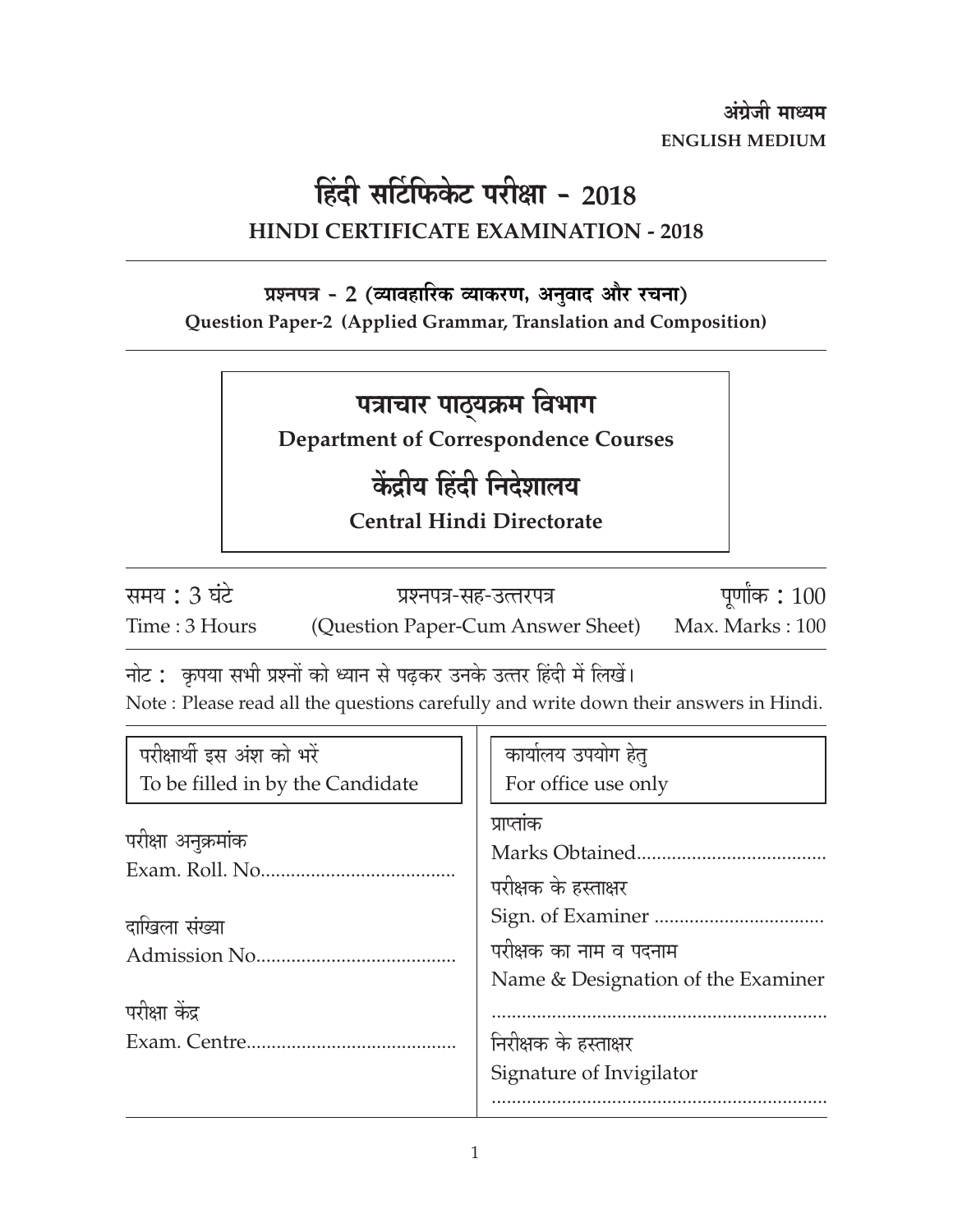प्रश्न-1. भाग (क) या (ख) में से किसी एक का हिंदी में अनुवाद कीजिए : (12) Translate into Hindi either Part (A) or Part (B) :

#### **¦ÉÉMÉ (Eò)**

Part (A)

- Ghisu: "What is the use of kafan  $(\overline{\text{ex}})$ ? It will be burnt to ashes. Nothing will go to heaven with the daughter-in-law."
- Madhav: "But what will you tell the people?"
- Ghisu: "We will say the money has been lost somewhere."
- Madhav: "Oh, how noble she was! Poor soul, she died, but after giving us a feast."
- Ghisu: "Don't worry. She has liberated from the bounds of the world."

### **¦ÉÉMÉ (JÉ)**

Part (B)

- 1. Such pens are available for two rupees each.
- 2. Will you allow any discount on this?
- 3. What is the price of tomatoes?
- 4. Nowadays there is a lot of work in the office.
- 5. The manager was asking about you.
- 6. I feel like sleeping.

......................................................................................................... ......................................................................................................... ......................................................................................................... .........................................................................................................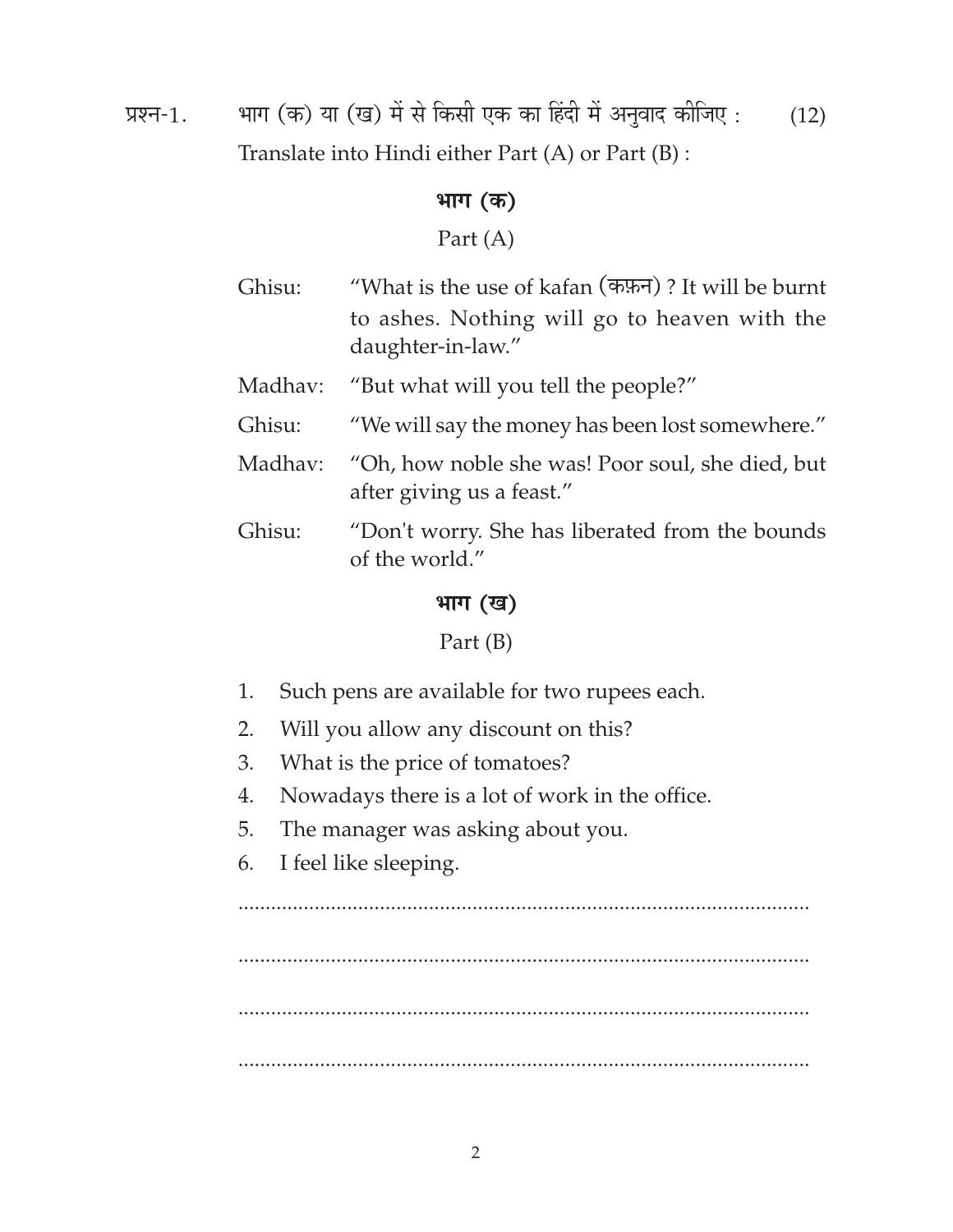|                          | प्रश्न-2. (क) निम्नलिखित अंग्रेजी शब्दों में से किन्हीं पाँच के अर्थ हिंदी में लिखिए:<br>(5) |
|--------------------------|----------------------------------------------------------------------------------------------|
| Hindi:                   | Give meaning of any five of the following English words in                                   |
| 1. festival              |                                                                                              |
| 2. crackers              |                                                                                              |
| 3. dense forest          |                                                                                              |
| 4. neighbouring state    |                                                                                              |
| 5. neat and clean        |                                                                                              |
| 6. in one way or another |                                                                                              |
| 7. martyr                |                                                                                              |
| 8. rainbow               |                                                                                              |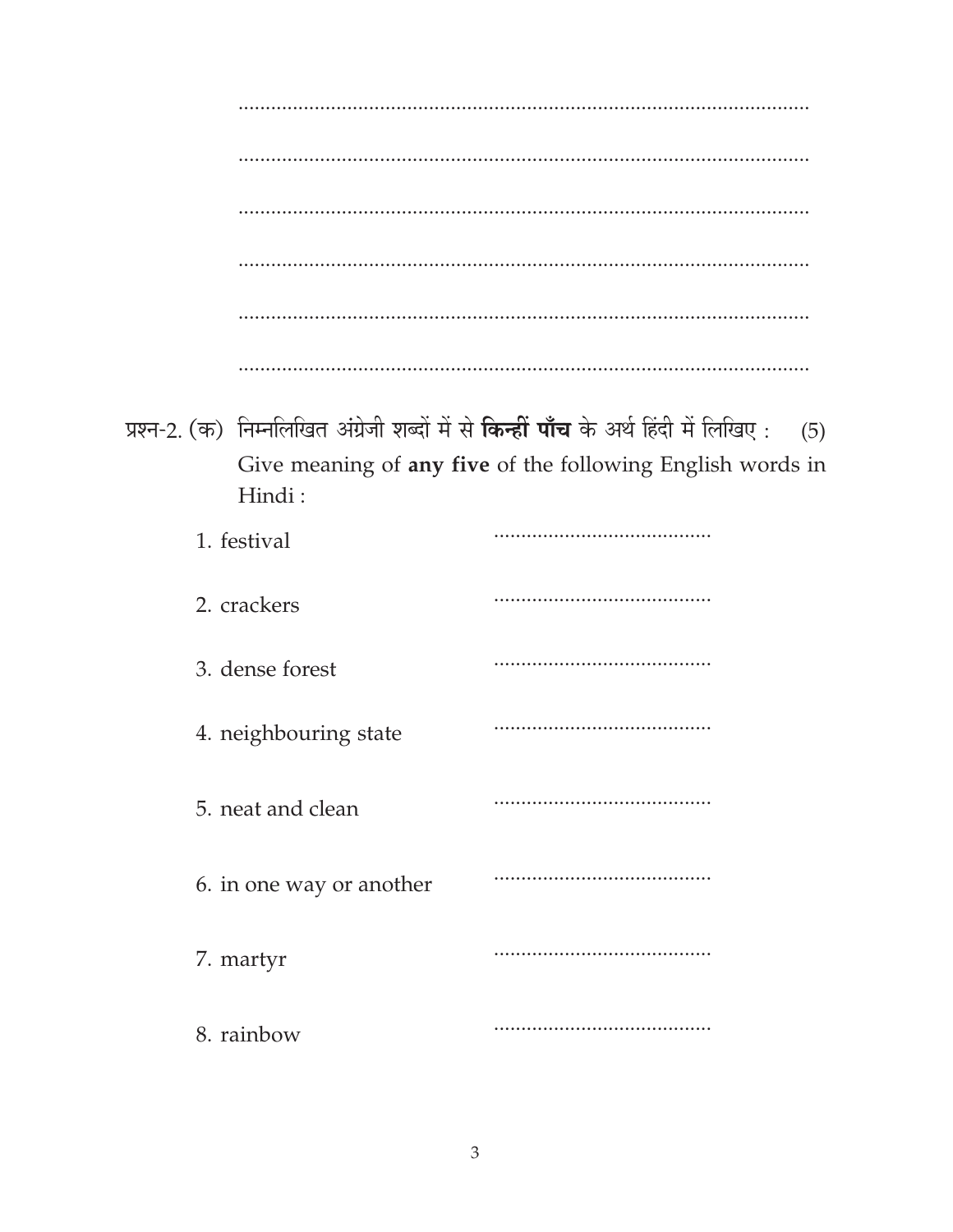(ख) कोष्ठक में दी गई अंग्रेजी अभिव्यक्तियों की सहायता से निम्नलिखित में से **किन्हीं पाँच** वाक्यों को पूरा कीजिए।  $(5)$ Complete any Five of the following sentences with the help of English expressions given within the bracket against each sentence :

| 1.             |              |            |                                                                                            |    |          |  | (weeping)      |  |
|----------------|--------------|------------|--------------------------------------------------------------------------------------------|----|----------|--|----------------|--|
| $\overline{2}$ |              |            |                                                                                            |    |          |  |                |  |
| 3.             |              |            |                                                                                            |    |          |  | (sleeping)     |  |
|                |              |            | 4.  मनोहर कोट  ……………………………… बाहर आ गया।                                                    |    |          |  | (wearing)      |  |
|                |              |            | 5. लोग बस का …………………………… खडे हैं।                                                          |    |          |  | (waiting)      |  |
|                |              |            | 6.    खड़गसिंह घोड़े से ………………………… हँस पड़ा।                                               |    |          |  | (getting down) |  |
|                |              |            | (क) निम्नलिखित शब्दों में से <b>किन्हीं पाँच</b> का हिंदी वाक्यों में प्रयोग कीजिए :   (5) |    |          |  |                |  |
|                |              |            | Make the Hindi sentences of any five of the following words:                               |    |          |  |                |  |
|                | $\mathbf{1}$ | कंबल       |                                                                                            | 5. | स्तब्ध   |  |                |  |
|                |              | 2. संभालना |                                                                                            | 6. | इनाम     |  |                |  |
|                |              | 3. कठिनाई  |                                                                                            |    | ७. टहलना |  |                |  |
|                |              | 4. डॉटना   |                                                                                            | 8. | सज्जन    |  |                |  |
|                |              |            |                                                                                            |    |          |  |                |  |
|                |              |            |                                                                                            |    |          |  |                |  |
|                |              |            |                                                                                            |    |          |  |                |  |

प्रश्न-3.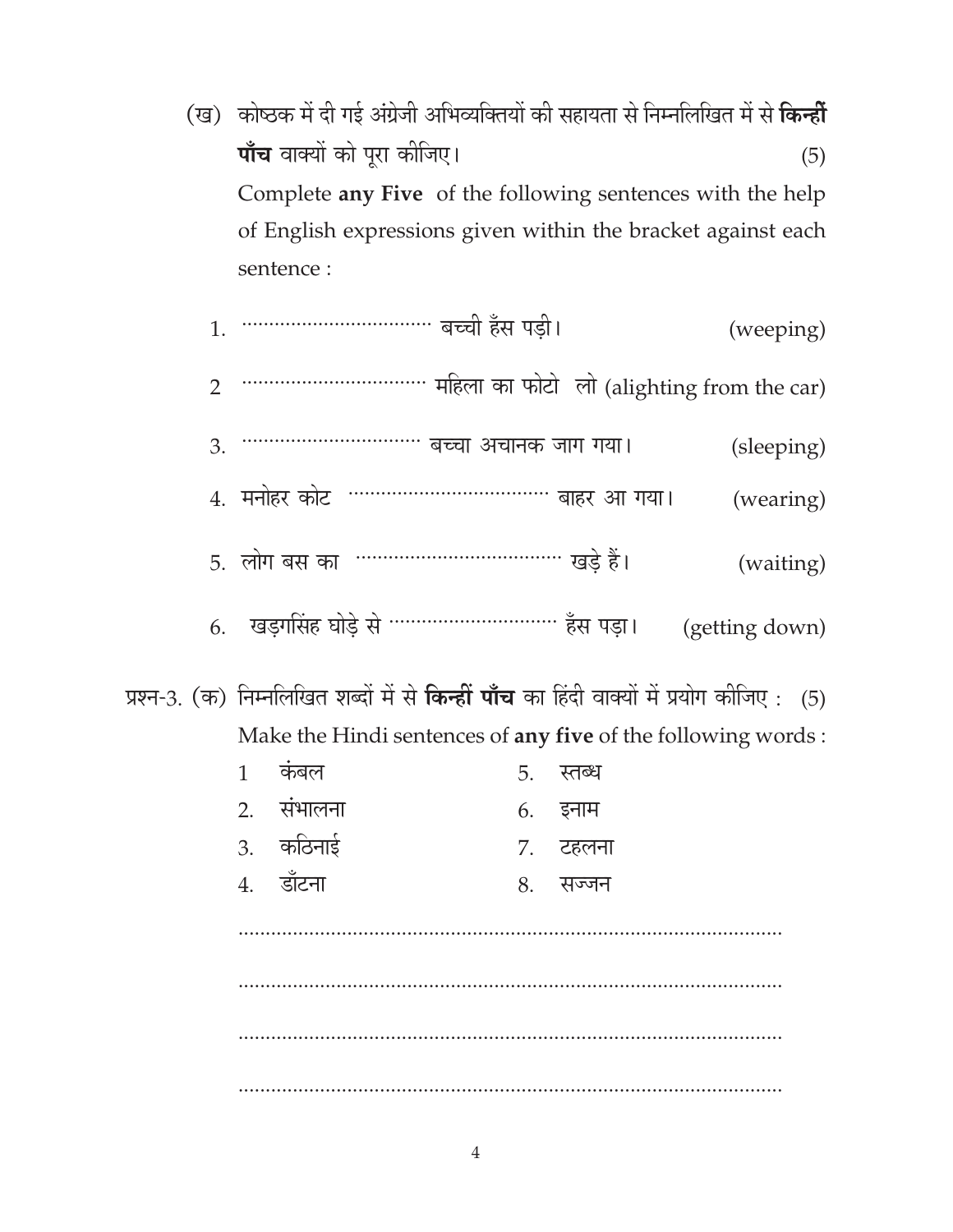(ख) निम्नलिखित वाक्यों की वर्तनी शुद्ध कीजिए:  $(5)$ Correct the spellings of the following sentences : रामलाल ने कार की मरमत कि।  $1.$ 2. खेल के मैदान में कोन गीरा? आइसक्रीम के लिए बचचा जीद कर रहा है। 3. 4. मैं उसे सो रुपए देता हुँ। 5. खेल के मेदान में सिटि बज गई।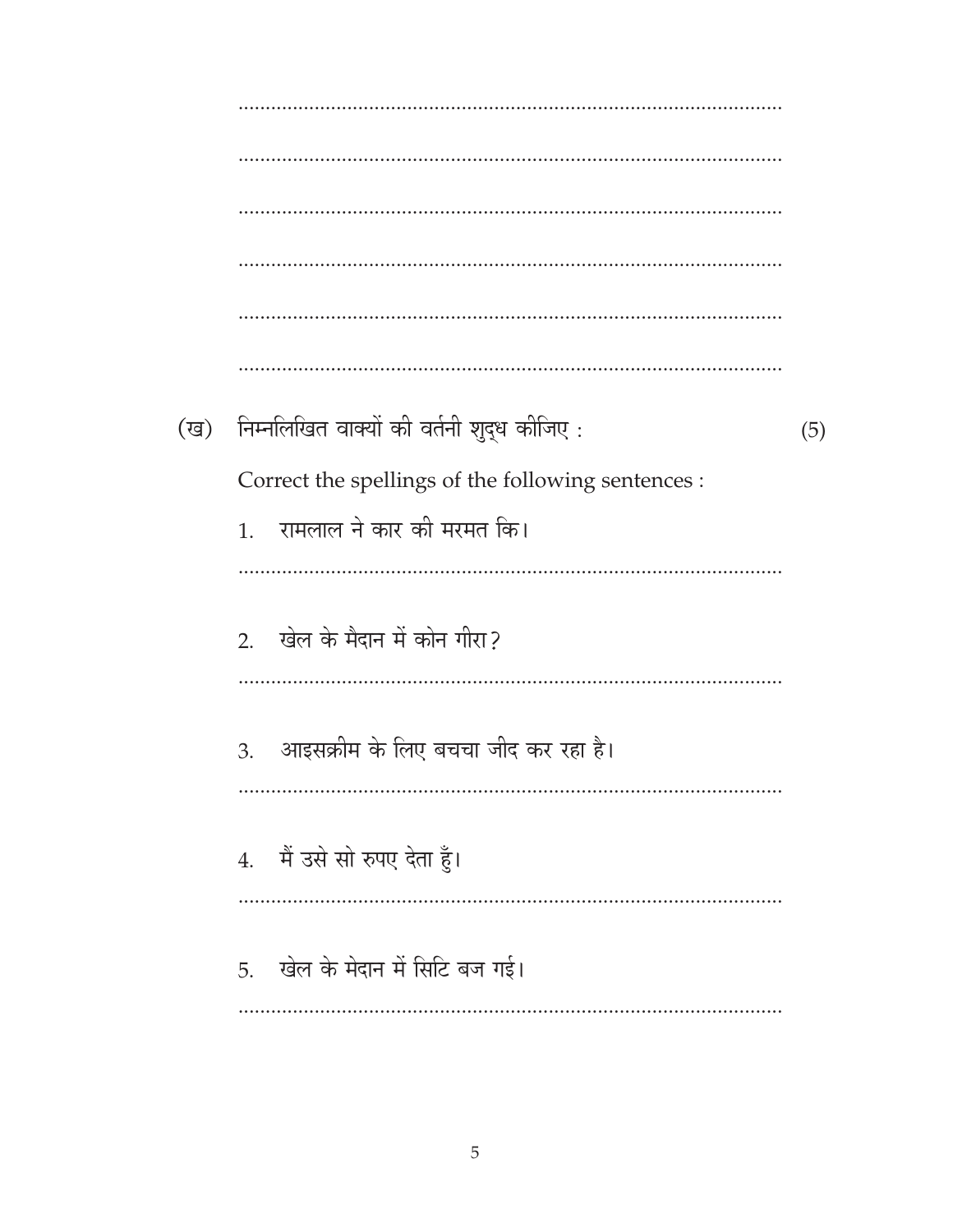| प्रश्न-4. | नीचे दिए गए वाक्यों को नमूने के अनुसार बदलिए : |                                                    |          |  |  |
|-----------|------------------------------------------------|----------------------------------------------------|----------|--|--|
|           |                                                | Transform the following sentences as per model :   |          |  |  |
|           | नमूना/ $Model:$<br>(i)                         | हम गा नहीं सकते।<br>हमसे गाया नहीं जाता।           |          |  |  |
|           | 1. रोगी चल नहीं सकता।                          |                                                    |          |  |  |
|           | 2.     नौकरानी कपड़े धो नहीं सकती।             |                                                    |          |  |  |
|           | 3 – हम उठ नहीं सकते।                           |                                                    |          |  |  |
|           | $(ii)$ नमूना/Model :                           | वे लोग उठ ही रहे हैं।<br>वे लोग उठने ही वाले हैं।  |          |  |  |
|           | 1.    हम लोग गाड़ी से उतर ही रहे थे।           |                                                    |          |  |  |
|           | 2. डॉक्टर रोगी को दवा दे ही रहा था।            |                                                    |          |  |  |
|           | 3. लडकियाँ लौट ही रही थीं।                     |                                                    |          |  |  |
|           | $(iii)$ नमूना/Model :                          | जो …… की तबियत हो …… ।<br>जो खाने की तबियत हो खाओ। | (to eat) |  |  |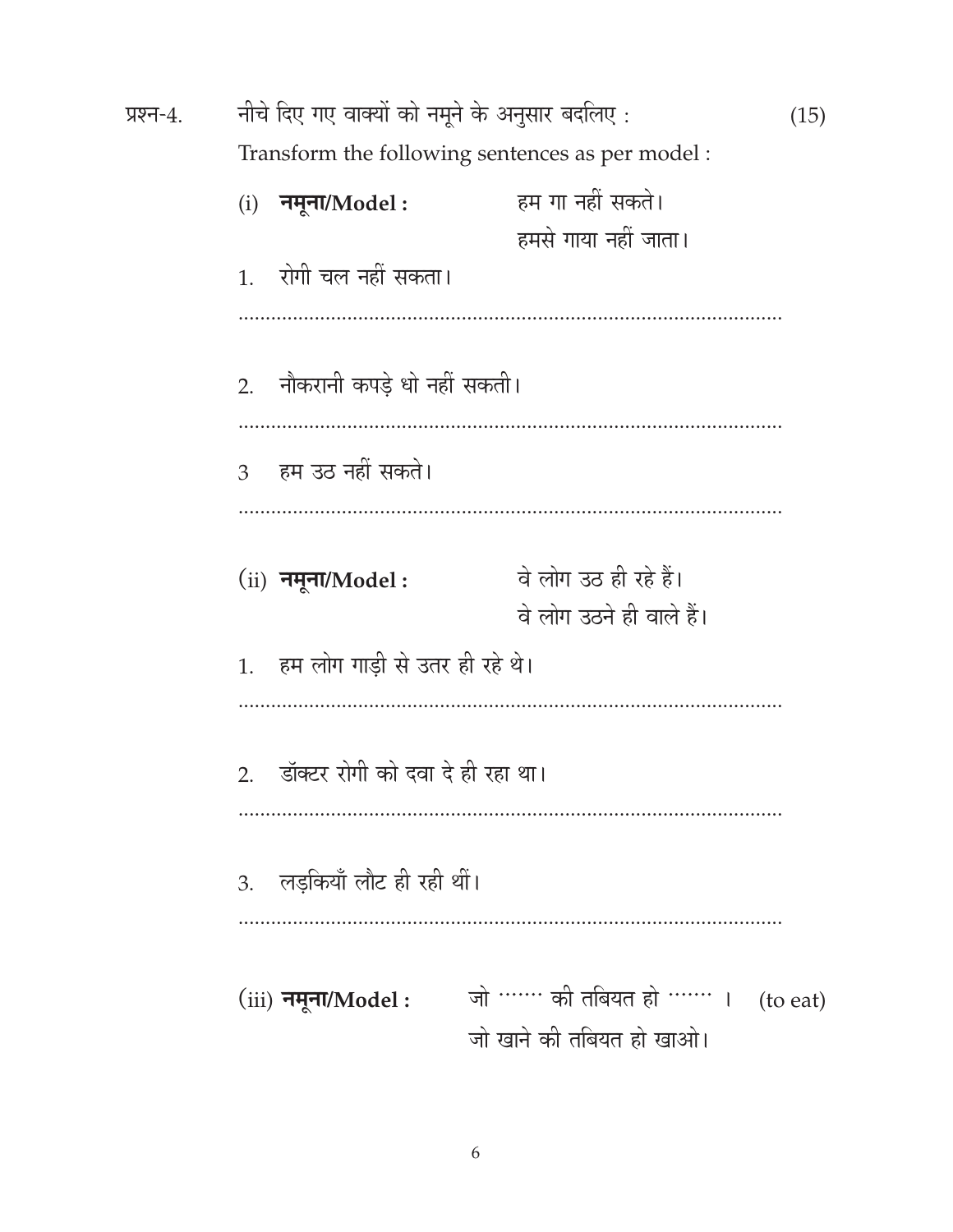जो …………………… की तबियत हो ……………………… (to read)  $2.$ (to buy) 3. यह किताब मेरी है।  $(iv)$  नमूना/Model: ये किताबें मेरी हैं। 1. यह लड़की स्कूल में पढ़ती है। 2. वह कल रात देर से सोया। 3. मैं घर जाना चाहता हूँ। खेल के मैदान में सीटी बजी।  $(v)$  नमूना/Model: खेल के मैदान में सीटी बज गई। लोग वहाँ क्यों खड़े हुए?  $\mathbf{1}$ सरला बस में चढ़ी।  $2.$ 3 दोनों बच्चे नौ बजे सोए।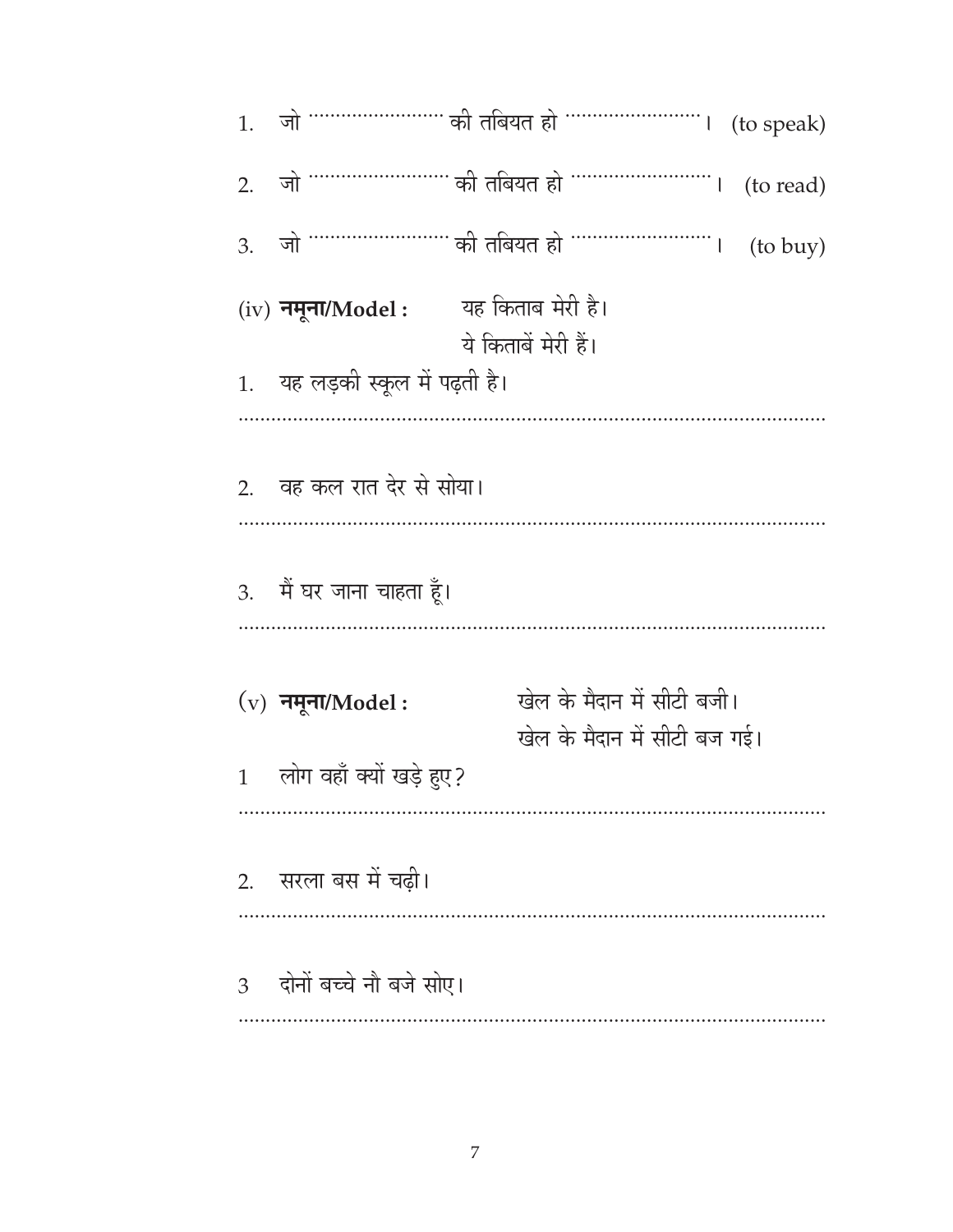निम्नलिखित में से किन्हीं पाँच के विलोम शब्द लिखिए: प्रश्न-5.  $(5)$ Write antonyms of any five of the following words:

|                | 1 मुश्किल |   | 5 | सूबह    |  |
|----------------|-----------|---|---|---------|--|
|                | 2 सुख     | . |   | 6. सत्य |  |
|                | 3. प्रकाश |   |   | 7. ऊँचा |  |
| $\overline{4}$ | मित्र     | . |   |         |  |

कोष्ठक में दी गई क्रिया के उपयुक्त रूप की सहायता से निम्नलिखित में से प्रश्न-6. **किन्हीं पाँच** वाक्यों को पूरा कीजिए :  $(5)$ Complete any five of the following sentences with the help of suitable form of verb given within brackets :

| 2. नया साल आपके लिए ………………………………………. (खुशियाँ लाना)            |
|----------------------------------------------------------------|
| 3. डॉक्टर साहब अभी आएँगे, आप थोड़ी देर ………………… । (इंतजार करना) |
|                                                                |
| 5. सिगरेट पीना सेहत के लिए हानिकारक …………………………… । (होना)       |
| 6. शायद वह तीस हजार रुपए वेतन लेना ………………………… । (चाहना)        |
| 7. उसे घर में रहना पड़ेगा क्योंकि उसे …………………… । (बुखार होना)  |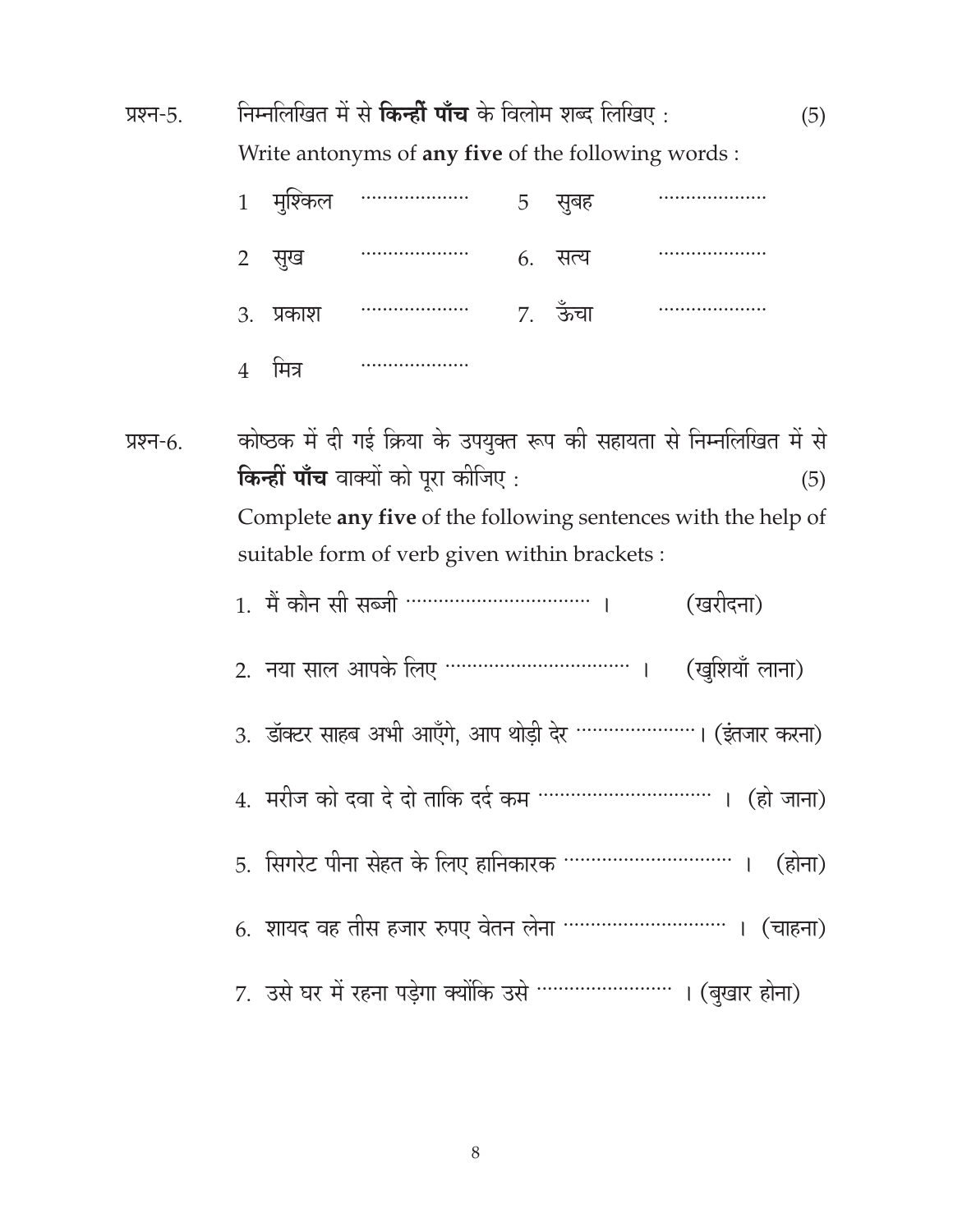| प्रश्न-7. | निम्नलिखित में से <b>किसी एक</b> विषय पर लगभग 150 शब्दों में हिंदी में निबंध |
|-----------|------------------------------------------------------------------------------|
|           | लिखिए:<br>(20)                                                               |
|           | Write an essay in Hindi in about 150 words on any one of the                 |
|           | following topics :                                                           |
|           | मेरे जीवन की एक महत्वपूर्ण घटना (An important event of my<br>1.              |
|           | life)                                                                        |
|           | खेलों का महत्व (Importance of games)<br>2.                                   |
|           | पुस्तकालय (Library)<br>3.                                                    |
|           |                                                                              |
|           |                                                                              |
|           |                                                                              |
|           |                                                                              |
|           |                                                                              |
|           |                                                                              |
|           |                                                                              |
|           |                                                                              |
|           |                                                                              |
|           |                                                                              |
|           |                                                                              |
|           |                                                                              |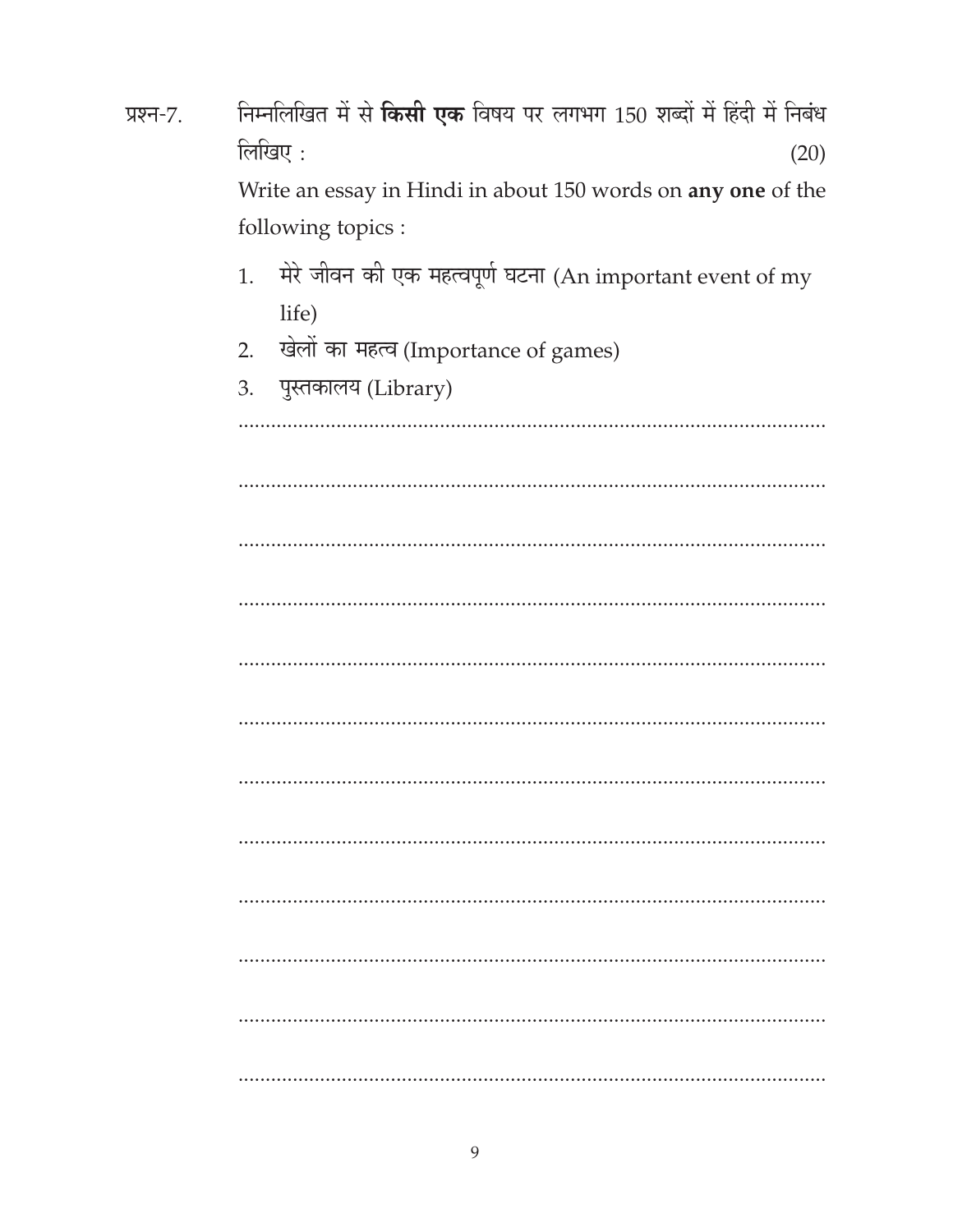निम्नलिखित स्थितियों में **किसी एक** पर संबंधित व्यक्ति के साथ अपना एक प्रश्न-8. संवाद कम से कम दस वाक्यों में हिंदी में लिखिए:  $(10)$ Develop a dialogue between the concerned person and yourself on any one of the following situations at least in ten sentences: 1 किराए पर टैक्सी लेना (hiring a taxi) 2. सिनेमा टिकट खरीदना (purchasing ticket for a movie) 3. फलवाले से फल खरीदना (purchasing fruits in a fruit shop)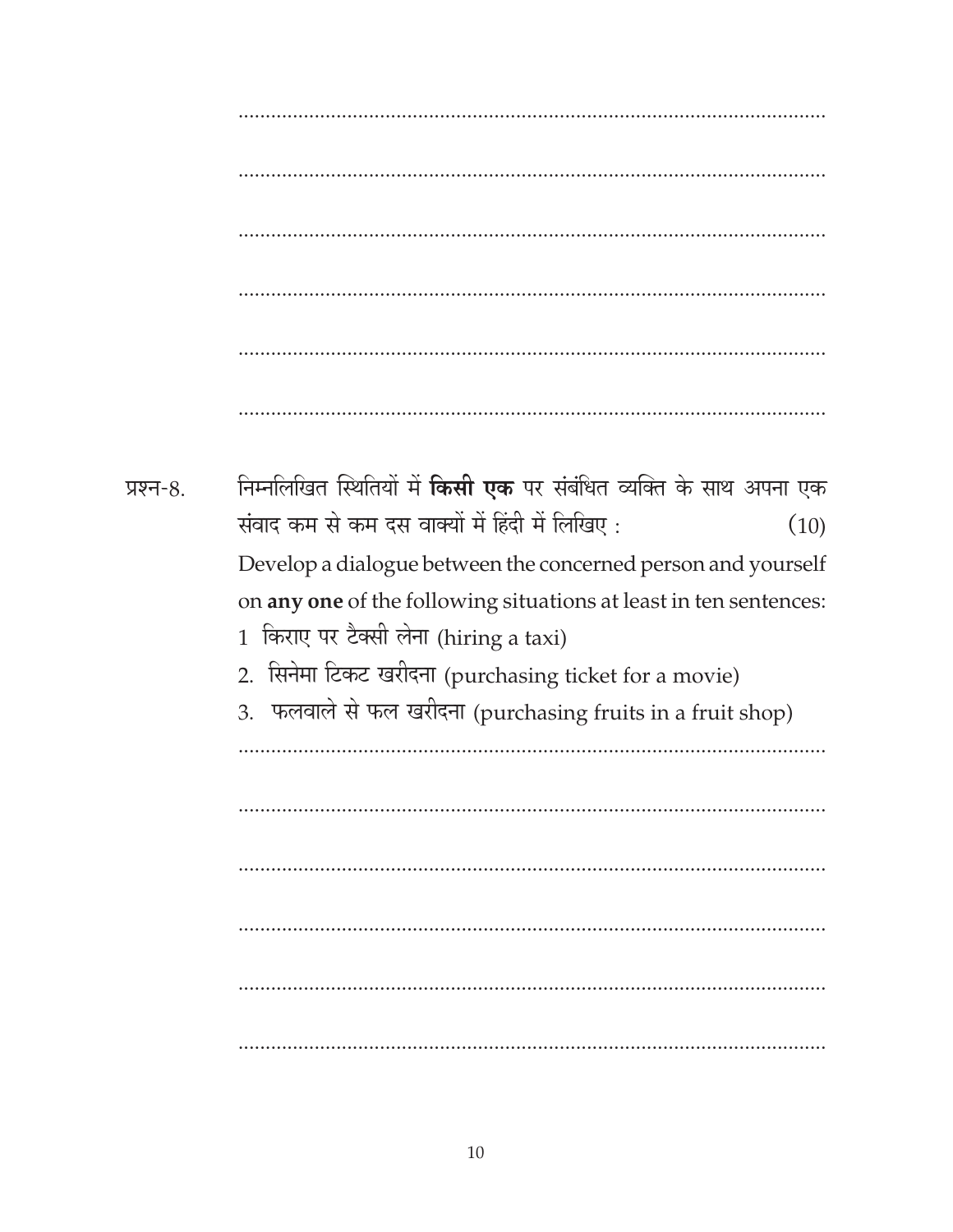| प्रश्न-9. | अपने मित्र को पत्र लिखकर पूछिए कि पिछले महीने सेबों की जो दो पेटियाँ आपने                                       |
|-----------|-----------------------------------------------------------------------------------------------------------------|
|           | भेजी थीं, वे मिलीं या नहीं।<br>(13)                                                                             |
|           | Write a letter to your friend enquiring whether he has received<br>the two boxes of apples sent the last month. |
|           | अथवा/or                                                                                                         |
|           | नीचे एक पत्र का प्रारूप अव्यवस्थित रूप में दिया गया है। इसे व्यवस्थित करके                                      |
|           | पुनः लिखिए।                                                                                                     |
|           | A letter is given below in a jumbled form. Arrange it properly                                                  |
|           | in the space provided below:                                                                                    |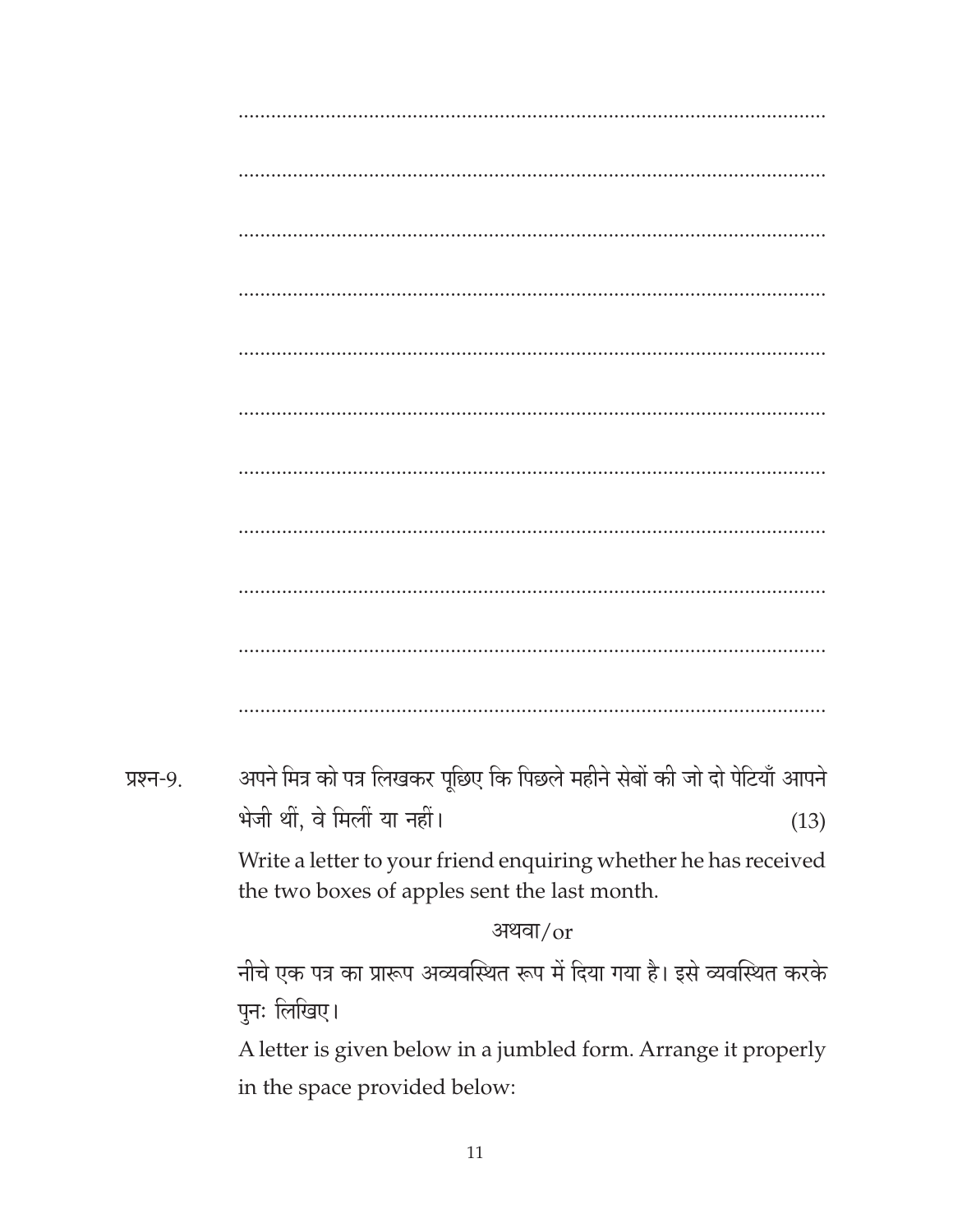सेवा में उपनिदेशक पत्राचार पाठ्यक्रम विभाग केंद्रीय हिंदी निदेशालय नई दिल्ली - 110066 दिनांक .................

सुलोचना

 $4/26$ , राजा स्ट्रीट

तंजाऊर (तमिल नाडु)

धन्यवाद सहित,

आपके यहाँ से जो पाठ आते हैं वे बड़े सरल और रोचक हैं। उत्तर पत्र भी अच्छी तरह बनाए गए हैं। मैं अपने उत्तर पत्र आपके पास समय से भेजती रही हूँ।

निवेदन है कि मैं सर्टिफिकेट कोर्स की छात्रा हूँ। मेरा रोल न. सी.टी.क्यू.  $296 \;$ है।

मुझे अपने उत्तर पत्र ठीक समय पर वापस नहीं मिलते, इसलिए भाषा सीखने में कठिनाई हो रही है।

मैं यह जानना चाहती हूँ कि हमारी परीक्षा कब होगी? उसमें कितने प्रश्न पत्र होंगे? आप कृपया प्रश्न पत्र के नमूने भिजवाएँ।

मुझे कहानी पढ़ने का शौक है। कृपया सरल हिंदी में लिखी कहानी की कुछ पुस्तकें भेज दें। नहीं तो उनके नाम लिखने की कृपा करें ताकि मैं उन्हें खरीद सकूँ।

भवदीया

| (सुलोचना) | महोदय/महोदया, |  |
|-----------|---------------|--|
|           |               |  |